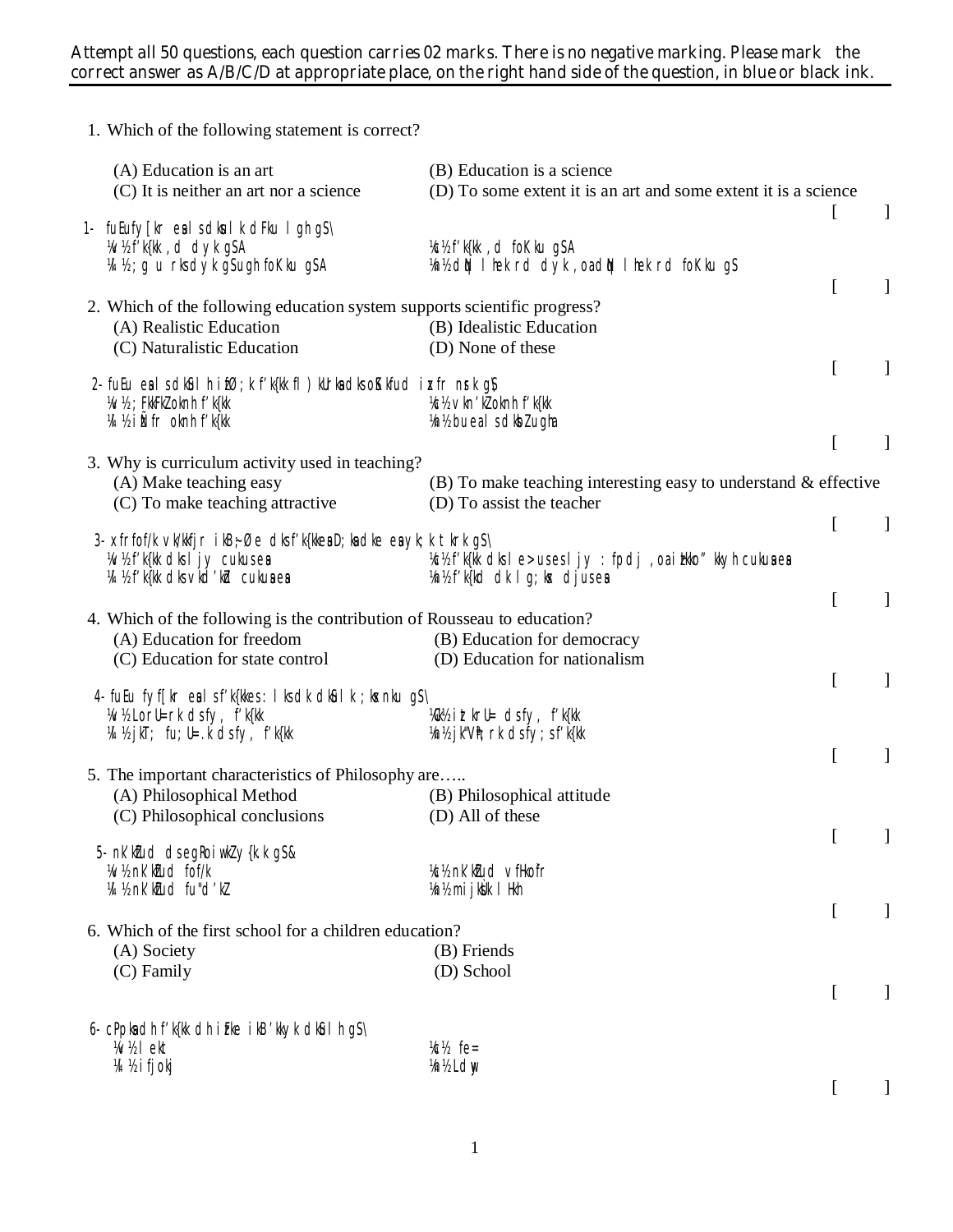| 7. Which of the statement is correct for social change subject !     |                                      |                  |              |
|----------------------------------------------------------------------|--------------------------------------|------------------|--------------|
| (A) Social change is compulsory                                      | (B) Social change is not compulsory  |                  |              |
| (C) Social change is my will                                         | (D) None of the statement is correct |                  |              |
|                                                                      |                                      | [                | $\mathbf{I}$ |
|                                                                      |                                      |                  |              |
| 7- I kekftd ifjorlu dsfo"k; es dkûlk dFku I gh gS\                   |                                      |                  |              |
| W/2 I kelftd ifjorl vfuol; IgSA                                      | VC½ I kekftd ifjorlu vfuok; lughagSA |                  |              |
| VC½ I kekftd ifjorlu bPNkuql kj gkrk gSA                             | Vn½ buea dkbl dFku I gh ughagSA      |                  |              |
|                                                                      |                                      | $\Gamma$         | $\mathbf{I}$ |
|                                                                      |                                      |                  |              |
| 8. Changes in social structure are known as -                        |                                      |                  |              |
| (A) Cultural change                                                  | (B) Social change                    |                  |              |
|                                                                      |                                      |                  |              |
| (C) Physical change                                                  | (D) None of these                    |                  |              |
|                                                                      |                                      | $\Gamma$         | $\mathbf{I}$ |
| 8- I kelftd < kps eaifjohu dks dgaxal                                |                                      |                  |              |
| W/2 khand ifjorl A                                                   | Kc½ I kekftd ifjorluA                |                  |              |
| 14 %Hkbfrd ifjorLuA                                                  | Vn1/2 buealsdkblughaA                |                  |              |
|                                                                      |                                      | $\Gamma$         | $\mathbf{I}$ |
| 9. How is social change?                                             |                                      |                  |              |
| (A) Essential                                                        | (B) Equal type of all places         |                  |              |
| (C) Non essential                                                    | (D) Compulsory                       |                  |              |
|                                                                      |                                      | $\overline{a}$   | $\mathbf{I}$ |
| 9. I kekftd ifjor $u$ ds s \                                         |                                      |                  |              |
| W <sub>1</sub> % vko'; d A                                           | VC½ IHkh LFkkuka ij Ieku : Ik IsA    |                  |              |
| M ½ vuko'; d A                                                       | Vn1/2 vfuok; lA                      |                  |              |
|                                                                      |                                      | $\overline{[}$   | $\mathbf{I}$ |
| 10. Who among the following is not follower of Pragmatic Philosophy? |                                      |                  |              |
| (A) William James                                                    | (B) Pesh Talozzi                     |                  |              |
| (C) John Dewy                                                        | (D) Kil Patric                       |                  |              |
|                                                                      |                                      | $\Gamma$         | $\mathbf{I}$ |
| 10- fuEu ealsdkaklk; FkkFkZoknh n'kū dk leFkū ughagS\                |                                      |                  |              |
| Whiter, Ek till                                                      | Vc1/2 i ŁVksykst h                   |                  |              |
| 14 12 tku Mkoh                                                       | mhs fdy if Vd                        |                  |              |
|                                                                      |                                      | $\Gamma$         | $\mathbf{I}$ |
| 11. What is education?                                               |                                      |                  |              |
|                                                                      |                                      |                  |              |
| (A) Only teacher gives the education                                 | (B) Education is a book              |                  |              |
| $(C)$ Education is knowledge $\&$ experience                         | (D) Education is a thing             |                  |              |
|                                                                      |                                      | $\left[ \right]$ | $\mathbf{l}$ |
| 11- $f'$ k{kkD; k $qS \setminus$                                     |                                      |                  |              |
| What'k{kk doy f'k{kd nrk g\$A                                        | Vc½f'k{kk, dittrdgSA                 |                  |              |
| Vall's f'k{kkKku rFkk vuktkogSA                                      | V4 ½ f'k{kk, d oLRkqg\$A             |                  |              |
|                                                                      |                                      | $\Gamma$         | $\mathbf{I}$ |
| 12. Educational sociology deals with which aspect of education?      |                                      |                  |              |
| (A) Social                                                           | (B) Political                        |                  |              |
| (C) Economic                                                         | (D) Psychological                    |                  |              |
|                                                                      |                                      | $\left[ \right]$ | $\mathbf{l}$ |
| 12. "k&{kd I kekt'kkL= f'k{kk dsfdl igywlsI EcU/k j[krk g\$\         |                                      |                  |              |
| W <sub>1</sub> lkekftd                                               | k: jktufrd                           |                  |              |
| <b>14 1/2 vkfFkbl</b>                                                | Vn <sub>12</sub> eukoKkfud           |                  |              |
|                                                                      |                                      | $\left[ \right]$ | $\mathbf{I}$ |
| 13. Education provided to the child by the schools is -              |                                      |                  |              |
| (A) Formal                                                           | (B) Informal                         |                  |              |
|                                                                      |                                      |                  |              |
| (C) Highly standardized                                              | (D) Traditional                      |                  |              |
|                                                                      |                                      |                  |              |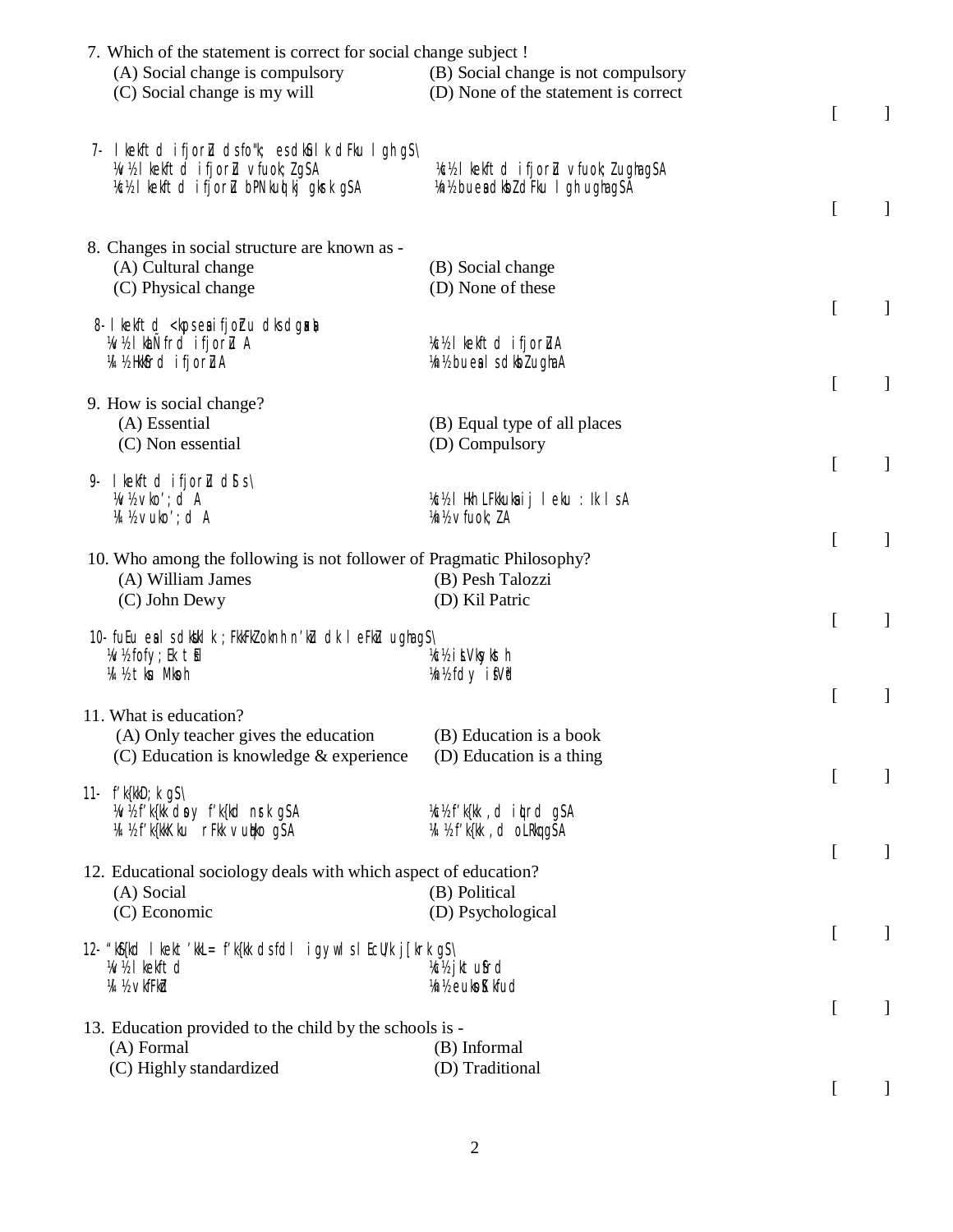|                | 13- fo   ky; } kjk nh tkus okyh cPPks dks f' k{kkg\$ &<br>Wh vki pkfjd<br>14 1/2 mPPkdkVh dh |     |                | <b>Ich vuki pkfjd</b><br>¼n½ i kj <b>a</b> i fjd                                                                                            |                  |              |
|----------------|----------------------------------------------------------------------------------------------|-----|----------------|---------------------------------------------------------------------------------------------------------------------------------------------|------------------|--------------|
|                | was stated by.<br>$(A)$ Brown                                                                |     |                | 14. "Educational sociology is the study of interaction of the individual and his culture environment" this<br>(B) Carter                    | $\Gamma$         | $\mathbf{I}$ |
|                | (C) Otto way                                                                                 |     |                | (D) Skinner                                                                                                                                 |                  |              |
|                | <b>W/2 ckmu</b><br>W <sub>2</sub> VkV os                                                     |     |                | 14. "Kosrd I ekt Kul = 0; fär FK I ku Ñfrd okrkoj k dschp gkusokyh vUr%fØ; k dk v/; ; u gSP fu Eurk; k gS<br>k://dkVj<br><b>Vn1/2 Ldhuj</b> | $\overline{a}$   | $\mathbf{1}$ |
|                |                                                                                              |     |                |                                                                                                                                             | $\Gamma$         | 1            |
|                | 15. Which of the following is an example of an aggregate?<br>(A) A rotary club gathering     |     |                | (B) Individuals of meeting                                                                                                                  |                  |              |
|                | (C) Tax payer's meeting                                                                      |     |                | (D) Airlines passengers                                                                                                                     | $\Gamma$         | $\mathbf{I}$ |
|                | 15 fuEu es dkul k mnkgj.k i wkl; kx dk gS\<br>Whish Dyclem<br>24 ½ djnkrk xkBh               |     |                | Kc½0; fÙkxr xksBh<br>$\forall n$ ; j ykbUl cls ; k=h                                                                                        |                  |              |
|                |                                                                                              |     |                |                                                                                                                                             | $\left[ \right]$ | $\mathbf{I}$ |
|                | 16. Work of educational philosophy is -<br>(A) Normative                                     |     |                | (B) Critical                                                                                                                                |                  |              |
|                | (C) Speculative                                                                              |     |                | (D) All of these                                                                                                                            |                  |              |
|                |                                                                                              |     |                |                                                                                                                                             | $\Gamma$         | 1            |
|                | 16- $f'$ k{kkn'ku dk dk; l                                                                   |     |                |                                                                                                                                             |                  |              |
|                | <b>W/2 vkn'kkled</b><br>W ½ ifjdYih;                                                         |     |                | <b>Ich vkykpukled</b><br>Vn½ I s I Hkh                                                                                                      |                  |              |
|                |                                                                                              |     |                |                                                                                                                                             | $\Gamma$         | 1            |
|                | 17. In the following which is not the type of naturalism -                                   |     |                |                                                                                                                                             |                  |              |
|                | (A) Physical naturalism                                                                      |     |                | (B) Psychological naturalism                                                                                                                |                  |              |
|                | (C) Mechanical naturalism                                                                    |     |                | (D) Biological naturalism                                                                                                                   |                  |              |
|                |                                                                                              |     |                |                                                                                                                                             |                  |              |
|                | 17- fuEu ealsdkûlk iÑfrokn dk Lo: Ik gS\<br>W/2HKKfrd i Ñfrokn<br>14 ½ ; U=oknh iÑfrokn      |     |                | Kcl/2 eukoKkfud i Ñfrokn<br>Vn1/2 thooKkfud i Nirokn                                                                                        |                  |              |
|                |                                                                                              |     |                |                                                                                                                                             | $\left[ \right]$ |              |
|                | 18. Match the list A to B.                                                                   |     |                |                                                                                                                                             |                  |              |
|                | List A<br>(A) Sankhya                                                                        |     |                | List B<br>1) Swami Mahaveer                                                                                                                 |                  |              |
|                | (B) Vedanta                                                                                  |     |                | 2) Gautam Buddha                                                                                                                            |                  |              |
|                | (C) Buddhism                                                                                 |     |                | 3) Kapil                                                                                                                                    |                  |              |
|                | (D) Jainism                                                                                  |     |                | 4) Shankracharya<br>5) Kanad                                                                                                                |                  |              |
|                | (a)                                                                                          | (b) | (c)            | (d)                                                                                                                                         |                  |              |
| a.             | 1                                                                                            | 5   | 3              | $\mathbf{2}$                                                                                                                                |                  |              |
| $\mathbf{b}$ . | 4                                                                                            | 1   | $\overline{c}$ | 5                                                                                                                                           |                  |              |
| $C_{\bullet}$  | 3                                                                                            | 4   | $\mathbf{2}$   | $\mathbf{1}$                                                                                                                                |                  |              |
| d.             | 5                                                                                            | 2   | $\mathbf{1}$   | 3                                                                                                                                           |                  |              |

 $[ \qquad \qquad ]$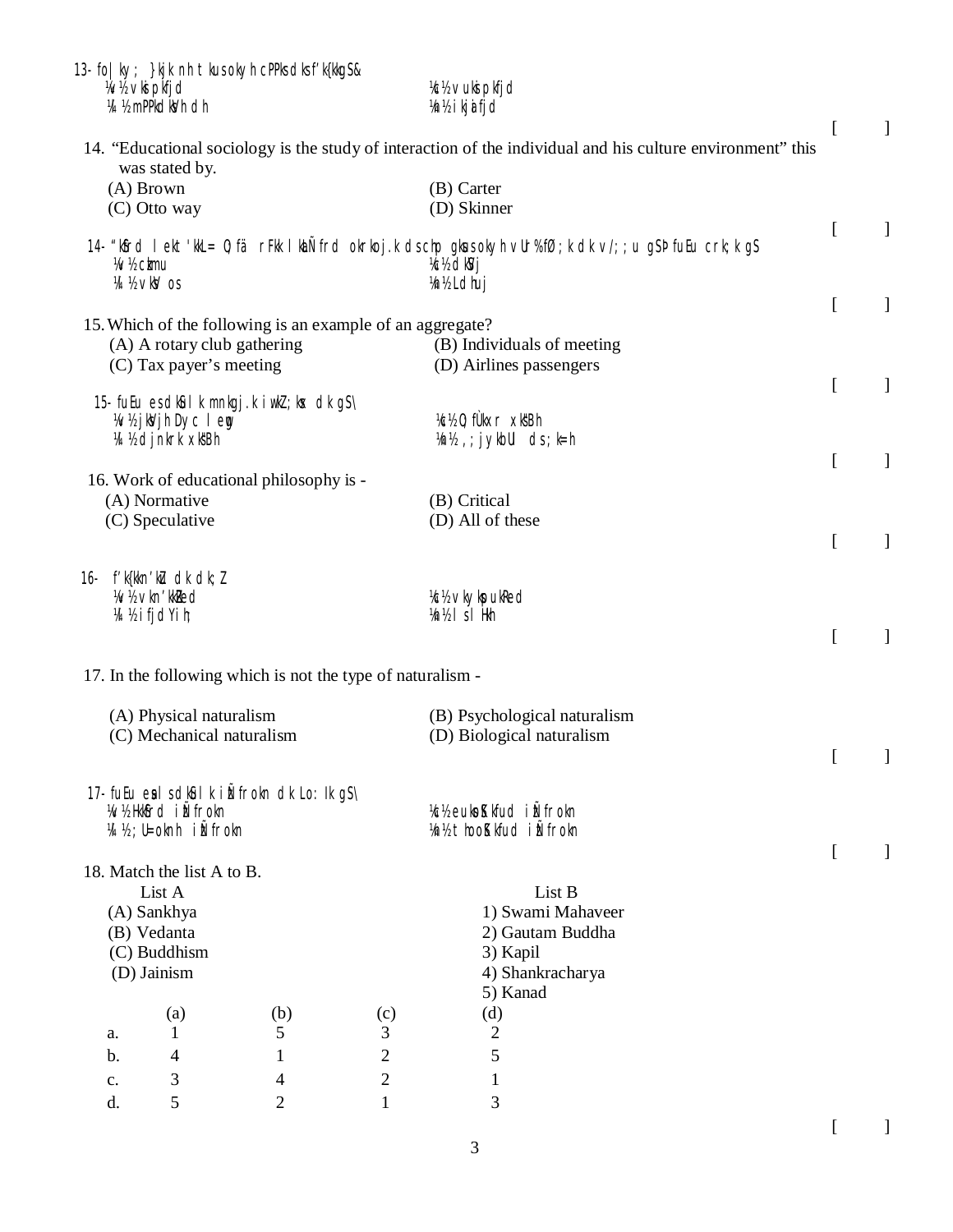| fyLV B, b                                                                                                                                                                                                                                                                                                           | fylV Bchb                                    |                          |     | ehyku          |                |                |                           |              |
|---------------------------------------------------------------------------------------------------------------------------------------------------------------------------------------------------------------------------------------------------------------------------------------------------------------------|----------------------------------------------|--------------------------|-----|----------------|----------------|----------------|---------------------------|--------------|
| $\frac{1}{2}$ $\frac{1}{2}$ $\frac{1}{2}$ $\frac{1}{2}$ $\frac{1}{2}$ $\frac{1}{2}$ $\frac{1}{2}$ $\frac{1}{2}$ $\frac{1}{2}$ $\frac{1}{2}$ $\frac{1}{2}$ $\frac{1}{2}$ $\frac{1}{2}$ $\frac{1}{2}$ $\frac{1}{2}$ $\frac{1}{2}$ $\frac{1}{2}$ $\frac{1}{2}$ $\frac{1}{2}$ $\frac{1}{2}$ $\frac{1}{2}$ $\frac{1}{2}$ | 1- Lokeh egkohj                              | (a)                      | (b) | (c)            | (d)            |                |                           |              |
| <b>V<sub>b</sub></b> V <sub>2</sub> on kUr                                                                                                                                                                                                                                                                          | 2. $x$ $\delta$ $\epsilon$ $\alpha$ $\delta$ | ₩½                       | 1   | 5              | 3              | $\overline{2}$ |                           |              |
| Kc <sup>y</sup> <sub>2</sub> ck <sub>2</sub>                                                                                                                                                                                                                                                                        | $3 - dfi y$                                  | KCV2                     | 4   | 1              | 2              | 5              |                           |              |
| M2 th                                                                                                                                                                                                                                                                                                               | 4- "kadjkpk; Z                               | 14 12                    | 3   | $\overline{4}$ | $\overline{2}$ | $\mathbf{1}$   |                           |              |
|                                                                                                                                                                                                                                                                                                                     | 5- dlllkM+                                   | Vn1/2                    | 5   | $\overline{2}$ | $\mathbf{1}$   | $\overline{3}$ |                           |              |
|                                                                                                                                                                                                                                                                                                                     |                                              |                          |     |                |                |                | $\overline{\mathfrak{l}}$ | $\mathbf{I}$ |
| 19. The function and structure of nervous system includes.<br>$(A)$ A.N.S only                                                                                                                                                                                                                                      | $(B)$ P.N.S & A.N.S                          |                          |     |                |                |                |                           |              |
| $(C)$ C.N.S & P.N.S                                                                                                                                                                                                                                                                                                 | $(D)$ Only P.N.S                             |                          |     |                |                |                |                           |              |
|                                                                                                                                                                                                                                                                                                                     |                                              |                          |     |                |                |                | $\mathbf{r}$              | ]            |
| $rfi = dk$ $r \neq ds dk; l$ , oa $<$ kps dks lek; kstr dj $rk$ g $s$ &<br>19-                                                                                                                                                                                                                                      |                                              |                          |     |                |                |                |                           |              |
| Wh day A.N.S                                                                                                                                                                                                                                                                                                        | KEP.N.S o A.N.S                              |                          |     |                |                |                |                           |              |
| M % C.N.S o P.N.S                                                                                                                                                                                                                                                                                                   | Mindsy P.N.S                                 |                          |     |                |                |                |                           |              |
|                                                                                                                                                                                                                                                                                                                     |                                              |                          |     |                |                |                | $\overline{[}$            | $\mathbf{I}$ |
|                                                                                                                                                                                                                                                                                                                     |                                              |                          |     |                |                |                |                           |              |
| 20. Which of the following is the function of N.C.E.R.T -<br>(A) Frame of text books                                                                                                                                                                                                                                |                                              | (B) Subject choose       |     |                |                |                |                           |              |
| (C) School organization                                                                                                                                                                                                                                                                                             |                                              | (D) Establishing schools |     |                |                |                |                           |              |
|                                                                                                                                                                                                                                                                                                                     |                                              |                          |     |                |                |                | $\overline{[}$            | $\mathbf{I}$ |
| 20 N.C.E.R.T futu fyf[kr eal sdkûl k dk; ldjrh gS\                                                                                                                                                                                                                                                                  |                                              |                          |     |                |                |                |                           |              |
| $W$ ikB $\dot{\tau}$ it traks at fueklik                                                                                                                                                                                                                                                                            | Vc½ fo"k; fu/kkj.k                           |                          |     |                |                |                |                           |              |
| M ½ fo   ky; I xBu                                                                                                                                                                                                                                                                                                  | Vn½ fo   ky; ka dk LFkki uk                  |                          |     |                |                |                | $\mathbf{r}$              | $\mathbf{I}$ |
| 21. The best education which is helpful in making individual.                                                                                                                                                                                                                                                       |                                              |                          |     |                |                |                |                           |              |
| (A) Self dependent                                                                                                                                                                                                                                                                                                  |                                              | (B) Money earner         |     |                |                |                |                           |              |
| (C) Intelligence                                                                                                                                                                                                                                                                                                    | (D) Reputation                               |                          |     |                |                |                |                           |              |
| 21- müke f'k{kk0; fäük dksD; k cukus es l okt/kd l gk; d gS\                                                                                                                                                                                                                                                        |                                              |                          |     |                |                |                | $\mathbf{r}$              | $\mathbf{I}$ |
| 14 VkRe fullki                                                                                                                                                                                                                                                                                                      | <b>%% vFkM ktl</b>                           |                          |     |                |                |                |                           |              |
| VI ½ fo) ku                                                                                                                                                                                                                                                                                                         | <b>W</b> ½ ifrf"Br                           |                          |     |                |                |                |                           |              |
|                                                                                                                                                                                                                                                                                                                     |                                              |                          |     |                |                |                | $\Gamma$                  | ]            |
| 22. Out of a boy and girl who develops more in first two years?                                                                                                                                                                                                                                                     |                                              |                          |     |                |                |                |                           |              |
| $(A)$ Boy                                                                                                                                                                                                                                                                                                           | $(B)$ Girl                                   |                          |     |                |                |                |                           |              |
| $(C)$ Both A & B                                                                                                                                                                                                                                                                                                    | (D) Unknown                                  |                          |     |                |                |                |                           |              |
| 22- yMedso yMedhealsfoll clk focklifke nkso"kka ea vf/kclgkrkgs\                                                                                                                                                                                                                                                    |                                              |                          |     |                |                |                | $\overline{[}$            | 1            |
| <b>Whckyd</b>                                                                                                                                                                                                                                                                                                       | <b>%% ckfydk</b>                             |                          |     |                |                |                |                           |              |
| V4 ½ nkuks 1 o 2                                                                                                                                                                                                                                                                                                    | 1/n1/2 Kkr ugha                              |                          |     |                |                |                |                           |              |
|                                                                                                                                                                                                                                                                                                                     |                                              |                          |     |                |                |                | [                         | 1            |
| 23. The main processes of socialization are -                                                                                                                                                                                                                                                                       |                                              |                          |     |                |                |                |                           |              |
| $(A)$ 4                                                                                                                                                                                                                                                                                                             | $(B)$ 6                                      |                          |     |                |                |                |                           |              |
| $(C)$ 8                                                                                                                                                                                                                                                                                                             | $(D)$ 3                                      |                          |     |                |                |                |                           |              |
|                                                                                                                                                                                                                                                                                                                     |                                              |                          |     |                |                |                | [                         |              |
| 23- I kekftdrk dh eq: ifØ; k &<br>1/2/24                                                                                                                                                                                                                                                                            | <b>%%6</b>                                   |                          |     |                |                |                |                           |              |
| <b>VA</b> 1/28                                                                                                                                                                                                                                                                                                      | 1/2                                          |                          |     |                |                |                |                           |              |
|                                                                                                                                                                                                                                                                                                                     |                                              |                          |     |                |                |                | $\left[ \right]$          |              |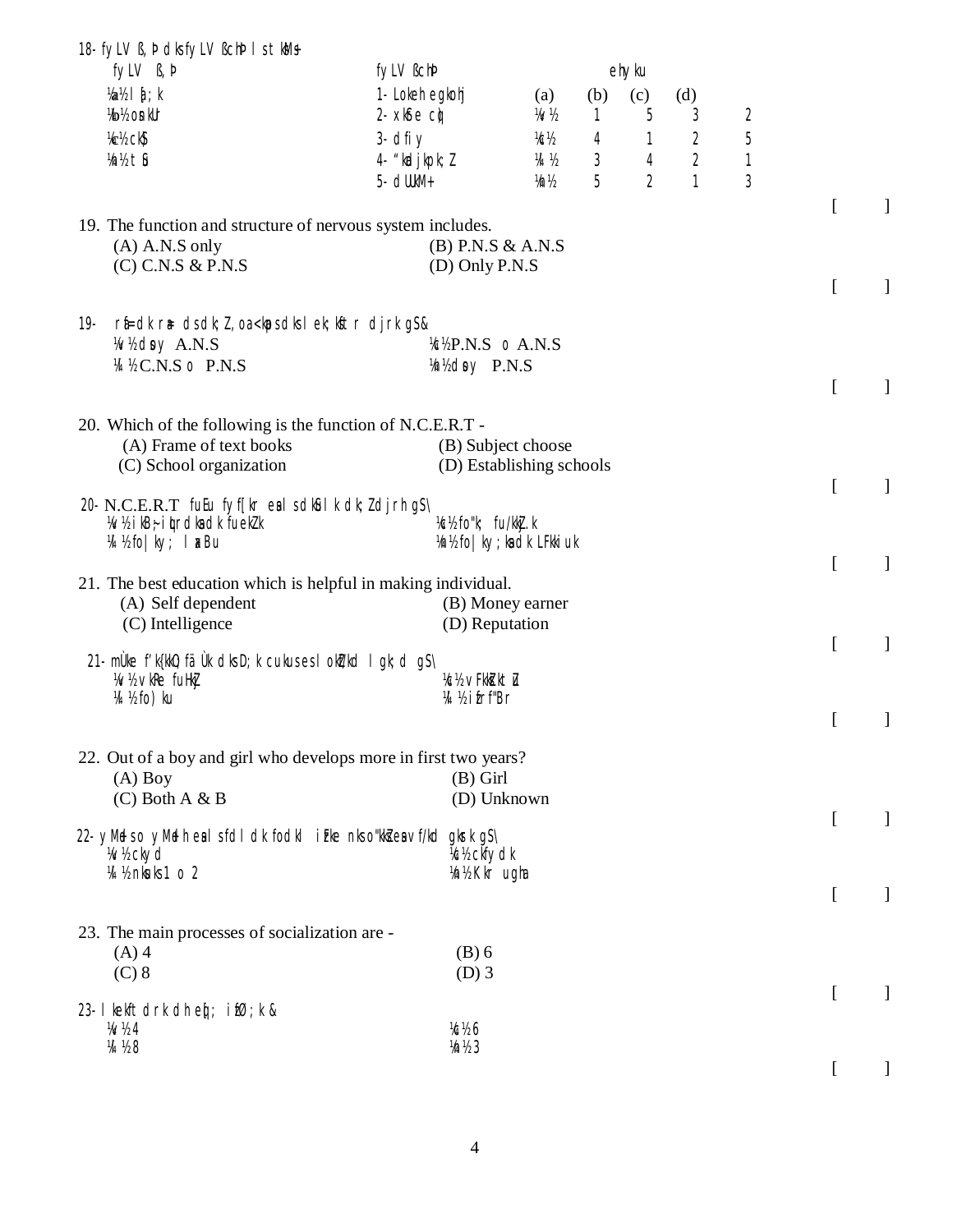| 24. Who was the father of experimental psychology?                       |                                              |                  |              |
|--------------------------------------------------------------------------|----------------------------------------------|------------------|--------------|
| (A) Watson                                                               | (B) Freud                                    |                  |              |
| (C) Wudent                                                               | (D) Hall                                     |                  |              |
|                                                                          |                                              | $\Gamma$         | $\mathbf{I}$ |
| 24- ik; Köxd eukfo Kku ds tud dkû g S                                    |                                              |                  |              |
| W <sub>1</sub> % ckVI u                                                  | KCY2 YM                                      |                  |              |
| <b>14 ½ cMUV</b>                                                         | <i>Y</i> n <sup>y</sup> <sub>g</sub> ky      |                  |              |
|                                                                          |                                              | $\Gamma$         | $\mathbf{I}$ |
| 25 .The formula for calculating IQ is -                                  |                                              |                  |              |
| (A) $\frac{MA}{CA} \times 100$                                           | $\frac{MA}{(B) C A} \times 200$              |                  |              |
|                                                                          |                                              |                  |              |
|                                                                          |                                              |                  |              |
| $(C)\frac{CA}{MA}$ ÷ 100                                                 | $\frac{CA}{MA}$ ÷ 200                        |                  |              |
|                                                                          |                                              | $\Gamma$         | 1            |
|                                                                          |                                              |                  |              |
| 25- IQ fudkyus dk I # g\$&                                               |                                              |                  |              |
|                                                                          |                                              |                  |              |
| $\frac{MA}{CA} \times 100$                                               | $V_1/V_2 \frac{1}{CA} \times 200$            |                  |              |
|                                                                          |                                              |                  |              |
|                                                                          |                                              |                  |              |
| $\frac{CA}{MA} \div 100$                                                 | $\gamma_0$ $\frac{CA}{MA}$ $\div$ 200        |                  |              |
|                                                                          |                                              | $\mathbf{r}$     |              |
| 26. Boys score ______ in intelligence test as compare to girls           |                                              |                  |              |
| (A) Lower                                                                | (B) Higher                                   |                  |              |
| (C) Similar                                                              | (D) Cannot say                               |                  |              |
|                                                                          |                                              | $\Gamma$         | $\mathbf{I}$ |
| 26. yMelladk i kirkud cíj) erk dsizkok esyMifd; ladh vi (kk &&&&& gkok k |                                              |                  |              |
| W <sub>b</sub> de                                                        | kt/ <sub>2</sub> vf/kd                       |                  |              |
| И ½ сј kcj                                                               | ¼n½ dgk ughatk I drk                         |                  |              |
|                                                                          |                                              | $\overline{[}$   | $\mathbf{I}$ |
|                                                                          |                                              |                  |              |
| 27. Development of group intelligence test is _____ from                 |                                              |                  |              |
| (A) Second world war                                                     | (B) From first world war                     |                  |              |
| (C) Before first world war                                               | (D) None of these                            |                  |              |
|                                                                          |                                              |                  |              |
| 27- I ketigd cti) i jh(k.k dk fodkl &&&&&gy-k Fkk                        |                                              |                  |              |
| W/2f}rh; fo'o ; p ea                                                     | $\frac{1}{2}$ if ke for o ; $\frac{1}{2}$ is |                  |              |
| M ½ i F ke fo'o ; yì I sigys                                             | Vn1/2 bueals dkblugha                        |                  |              |
|                                                                          |                                              | <sub>[</sub>     | 1            |
| 28. What type of correlation exist between intelligence and creativity?  |                                              |                  |              |
| (A) Positive                                                             | (B) Negative                                 |                  |              |
| $(C)$ Zero                                                               | (D) All of these                             |                  |              |
|                                                                          |                                              | $\left[ \right]$ | $\perp$      |
|                                                                          |                                              |                  |              |
| 28 cf), oal tukked esfdl idkj dk Ig I EcU/k ik; k tkrk gS\               |                                              |                  |              |
| <b>W/2/kukRed</b>                                                        | <b>VcV<sub>2</sub></b> fu"kkkRed             |                  |              |
| 图 ½ '鼬;                                                                  | 1/n1/2 mi; Qùk I Hkh                         |                  |              |
|                                                                          |                                              | $\left[ \right]$ | 1            |
|                                                                          |                                              |                  |              |
| 29. According to most of the psychologist development of intelligence is |                                              |                  |              |
| $(A)$ Up to 12 years                                                     | (B) Up to 16 years                           |                  |              |
| $(C)$ Up to 40 years                                                     | (D) Whole age                                |                  |              |
|                                                                          |                                              |                  |              |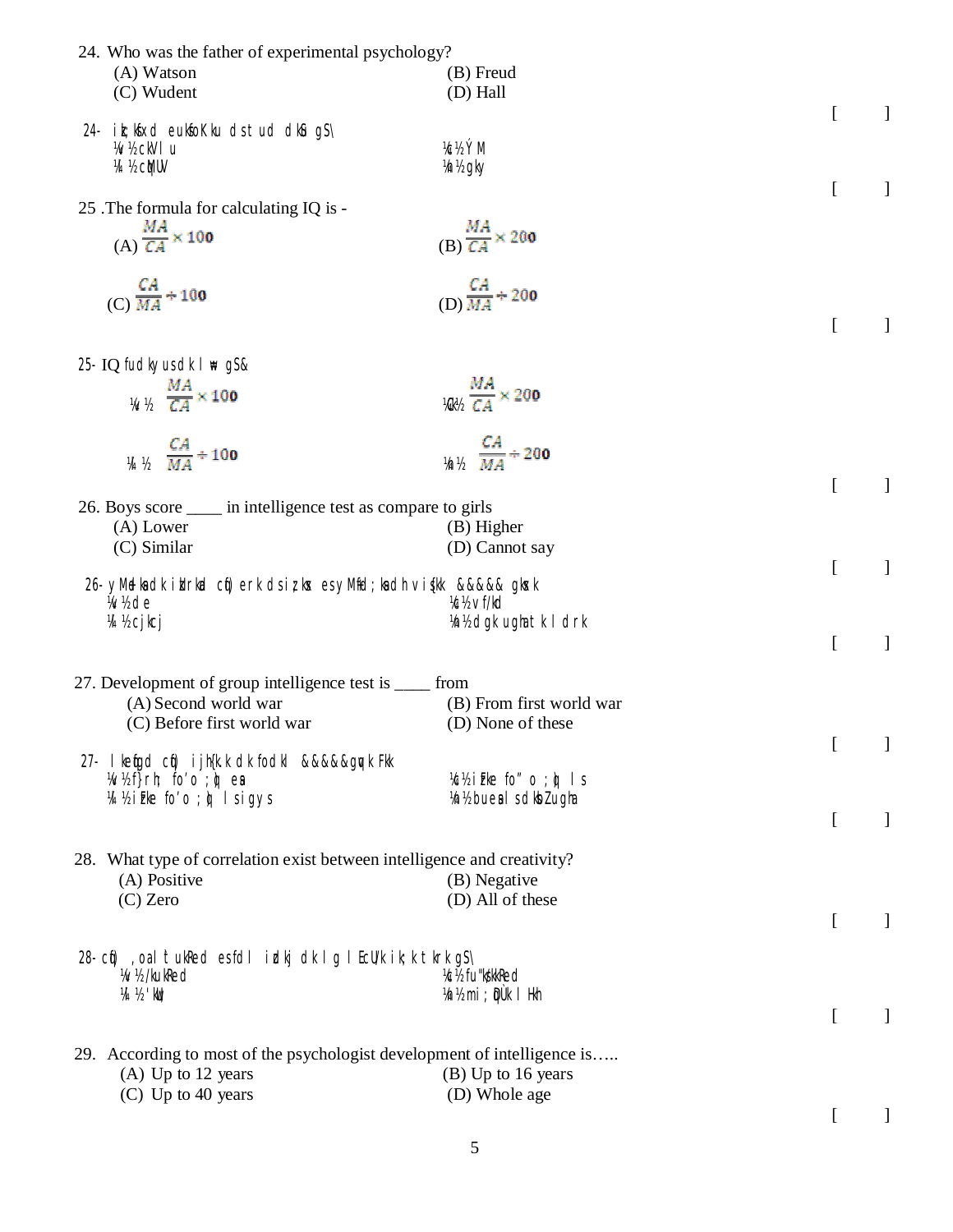|        | 29- vf/kdkak eukoKkfudkadsvuot kj cot) dk fodkl gkrk g\$&<br>W <sub>12</sub> o'Wrd<br>W ½40 o"klrd       | % 16 o"kird<br>Vn1/2 thou i; URk                                                                                                                                                                                                                                                                                      |                  |              |
|--------|----------------------------------------------------------------------------------------------------------|-----------------------------------------------------------------------------------------------------------------------------------------------------------------------------------------------------------------------------------------------------------------------------------------------------------------------|------------------|--------------|
|        |                                                                                                          |                                                                                                                                                                                                                                                                                                                       | <sub>[</sub>     | $\mathbf{I}$ |
|        | 30. MCI has                                                                                              |                                                                                                                                                                                                                                                                                                                       |                  |              |
|        | $(A)$ 25 items                                                                                           | $(B)$ 15 items                                                                                                                                                                                                                                                                                                        |                  |              |
|        | $(C)$ 150 items                                                                                          | $(D)$ 355 items                                                                                                                                                                                                                                                                                                       |                  |              |
| $30 -$ | <b>MCI</b><br>$e\mathbf{a}$                                                                              |                                                                                                                                                                                                                                                                                                                       | $\Gamma$         | 1            |
|        | <b>W/25 vkbVe</b>                                                                                        | Kcl/ <sub>2</sub> 15 vkbVe                                                                                                                                                                                                                                                                                            |                  |              |
|        | W 1/2 150 vkbVe                                                                                          | 1/n1/2 355 vkbVe                                                                                                                                                                                                                                                                                                      |                  |              |
|        |                                                                                                          |                                                                                                                                                                                                                                                                                                                       | $\overline{[}$   | 1            |
|        | 31. What problems come in the field of Education Research?                                               |                                                                                                                                                                                                                                                                                                                       |                  |              |
|        | (A) Educational                                                                                          | (B) Sociological                                                                                                                                                                                                                                                                                                      |                  |              |
|        | (C) Philosophical                                                                                        | (D) Psychological                                                                                                                                                                                                                                                                                                     |                  |              |
|        | 31- "kSird vuot akku ds {k = es dk Sul h l e L; k, ; vkrh g S \                                          |                                                                                                                                                                                                                                                                                                                       | [                | $\mathbf{I}$ |
|        | W <sub>2</sub> "kfrd                                                                                     | $\frac{1}{2}$ / $\frac{1}{2}$ ekt "kkL=h;                                                                                                                                                                                                                                                                             |                  |              |
|        | 14 1/2 nk' ktud                                                                                          | 1/n <sub>1/2</sub> euka o <b>K</b> kfud                                                                                                                                                                                                                                                                               |                  |              |
|        |                                                                                                          |                                                                                                                                                                                                                                                                                                                       | [                | $\mathbf{I}$ |
|        | 32. What type of data will be collected in a study on student achievement?                               |                                                                                                                                                                                                                                                                                                                       |                  |              |
|        | (A) Qualitative                                                                                          | (B) Quantitative                                                                                                                                                                                                                                                                                                      |                  |              |
|        | (C) Both of them                                                                                         | (D) None of them                                                                                                                                                                                                                                                                                                      |                  |              |
|        | 32. "Kosrd miyf $C/k$ dsv/;; u esnÜk & I kexhidkirdkj D; k gkosk \                                       |                                                                                                                                                                                                                                                                                                                       | $\mathbf{r}$     | $\mathbf{I}$ |
|        | W/2 xqkkRed                                                                                              | <b>Xcl/<sub>c</sub></b> ek=kRed                                                                                                                                                                                                                                                                                       |                  |              |
|        | VI 1/2 nkuks1/a/2 o 1/c1/2                                                                               | Vn1/2 buealsdkblugha                                                                                                                                                                                                                                                                                                  |                  |              |
|        |                                                                                                          |                                                                                                                                                                                                                                                                                                                       | $\Gamma$         | 1            |
|        | 33. Which type of correlation are used in Educational Research                                           |                                                                                                                                                                                                                                                                                                                       |                  |              |
|        | (A) Coefficient co - relation                                                                            | (B) Partial correlation                                                                                                                                                                                                                                                                                               |                  |              |
|        | (C) Multiple cumulative correlations                                                                     | (D) All of these                                                                                                                                                                                                                                                                                                      |                  |              |
|        |                                                                                                          |                                                                                                                                                                                                                                                                                                                       | [                | $\mathbf{I}$ |
|        | 33- I g I EcWk ds idkj tks "kfird vuol akku es dke es vkrs g S &                                         |                                                                                                                                                                                                                                                                                                                       |                  |              |
|        | », «Wind Mary γανιάς της Μάλας Μάλινης Μάλλος Μάλινης Μάλινης Μάλινης Μάλινης Μάλινης Μάλινης Μάλινης Μά |                                                                                                                                                                                                                                                                                                                       |                  |              |
|        | 14 1/2 efYVIky D; weay's/ho dkfjysku                                                                     | $1/2$ $\frac{1}{2}$ $\frac{1}{2}$ $\frac{1}{2}$ $\frac{1}{2}$ $\frac{1}{2}$ $\frac{1}{2}$ $\frac{1}{2}$ $\frac{1}{2}$ $\frac{1}{2}$ $\frac{1}{2}$ $\frac{1}{2}$ $\frac{1}{2}$ $\frac{1}{2}$ $\frac{1}{2}$ $\frac{1}{2}$ $\frac{1}{2}$ $\frac{1}{2}$ $\frac{1}{2}$ $\frac{1}{2}$ $\frac{1}{2}$ $\frac{1}{2}$ $\frac{1$ |                  |              |
|        |                                                                                                          |                                                                                                                                                                                                                                                                                                                       | $\left[ \right]$ |              |
|        |                                                                                                          |                                                                                                                                                                                                                                                                                                                       |                  |              |
|        | 34. Median is also known as                                                                              |                                                                                                                                                                                                                                                                                                                       |                  |              |
|        | (a) $5^{\text{th}}$ Point                                                                                | (b) $50th$ Percentile                                                                                                                                                                                                                                                                                                 |                  |              |
|        | (c) $2nd$ Quartile                                                                                       | (d) $5th$ Deciles                                                                                                                                                                                                                                                                                                     |                  |              |
|        | $(A)$ a c b                                                                                              | (B) b c a                                                                                                                                                                                                                                                                                                             |                  |              |
|        | (C) b c d                                                                                                | $(D)$ c d a                                                                                                                                                                                                                                                                                                           |                  |              |
|        |                                                                                                          |                                                                                                                                                                                                                                                                                                                       | $\mathsf{L}$     |              |
| 34-    | ehMh; u tkuk tkrk g\$                                                                                    |                                                                                                                                                                                                                                                                                                                       |                  |              |
|        | $\%a$ % 5 <sup>th</sup> ikbl $\%b$ 50 <sup>th</sup> i j i Wkby                                           | 14c 12 <sup>nd</sup> Dokj Vkby<br>¼d <sup>b th</sup> fMI kby                                                                                                                                                                                                                                                          |                  |              |
|        |                                                                                                          |                                                                                                                                                                                                                                                                                                                       |                  |              |
|        | Whacb<br>M ½b c d                                                                                        | ¼с) b c a<br>m/c d a                                                                                                                                                                                                                                                                                                  |                  |              |
|        |                                                                                                          |                                                                                                                                                                                                                                                                                                                       |                  |              |
|        |                                                                                                          |                                                                                                                                                                                                                                                                                                                       |                  |              |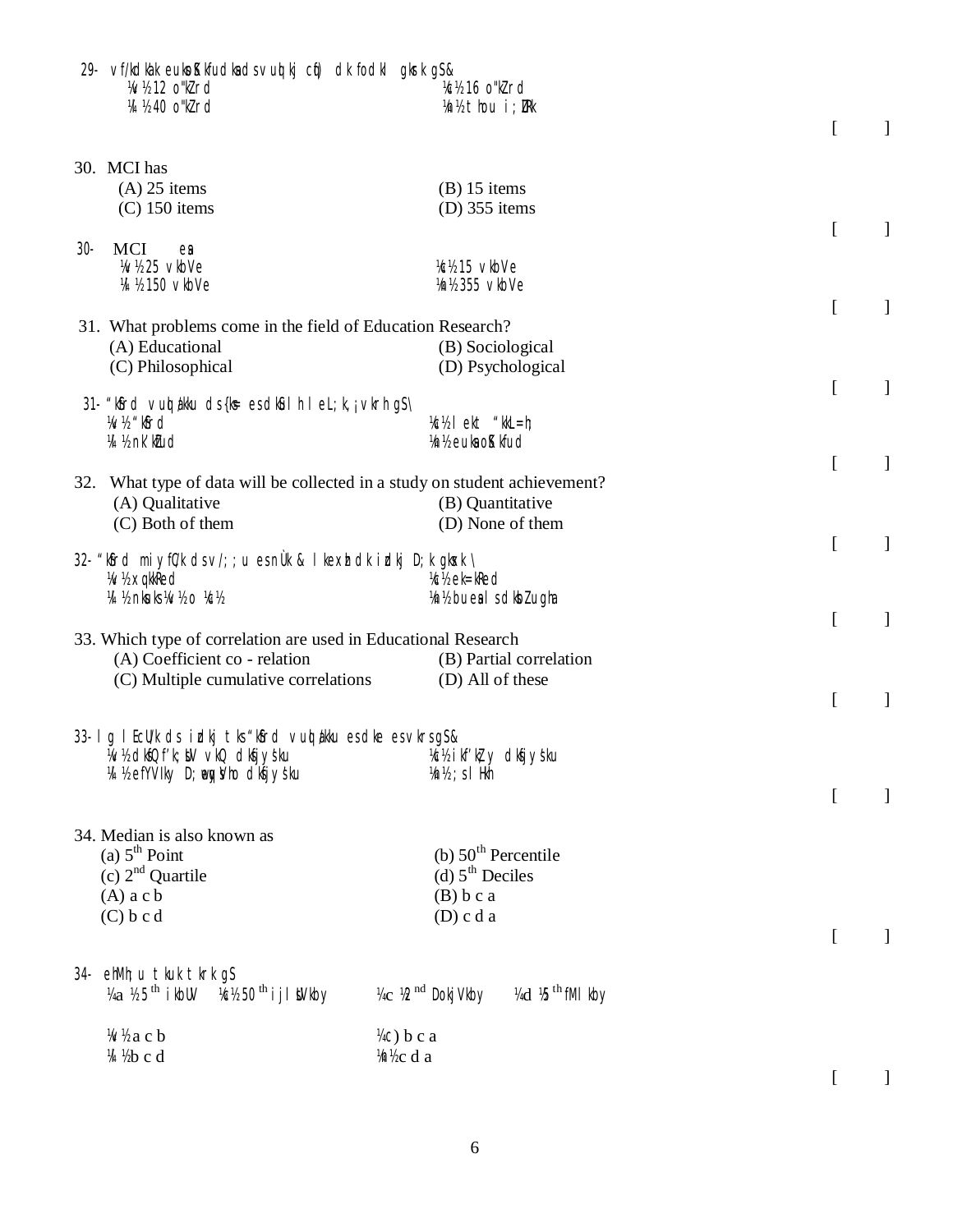| 35. The person who has defined Educational Research is -                                  |                                                  |          |              |
|-------------------------------------------------------------------------------------------|--------------------------------------------------|----------|--------------|
| (A) Jone Best                                                                             | (B) W.M.Travels                                  |          |              |
| (C) George Mouly                                                                          | (D) None of these                                |          |              |
|                                                                                           |                                                  | [        | $\mathbf{I}$ |
| 35 og 0; fDr ftlus "kn\${kd vuot akku dksifjHkkf'kr fd; k og g\$                          |                                                  |          |              |
| W/2 tkuchLV                                                                               | $\frac{1}{2}$ MC; $\mathbf{w}$ , e Vkoyi         |          |              |
| 14 1/2 tkst lenys                                                                         | Vn1/2 bues I s dkbl ugha                         |          |              |
|                                                                                           |                                                  | [        | $\mathbf{I}$ |
| 36. Give the following series the value of mode is 5, 6, 3, 2, 8, 4, 4, 9, 10, 11, 12, 13 |                                                  |          |              |
| $(A)$ 13                                                                                  | $(B)$ 12                                         |          |              |
| $(C)$ 9                                                                                   | (D) None of these                                |          |              |
|                                                                                           |                                                  | [        | $\mathbf{I}$ |
|                                                                                           |                                                  |          |              |
| 36- fuEu I hjht esekM dk eW; gS&                                                          |                                                  |          |              |
| 5]6]3]2]8]4]4]]9]10]11]12]13                                                              |                                                  |          |              |
| <b>W<sub>13</sub></b><br><b>VA</b> 1/2 9                                                  | <b>V<sub>C</sub></b> 12<br>Vn1/2 bueals dkblugha |          |              |
|                                                                                           |                                                  | [        | $\mathbf{I}$ |
|                                                                                           |                                                  |          |              |
| 37. Which of the following is a descriptive research?                                     |                                                  |          |              |
| (A) Survey                                                                                | (B) Questimarire                                 |          |              |
| (C) Interview                                                                             | (D) All of these                                 |          |              |
|                                                                                           |                                                  | [        | $\mathbf{I}$ |
| 37- fuEufyf[kr eal schlâul k o.kkled vuot akku gS\<br>$W_2$ of                            | Vc1/2 it uko yh                                  |          |              |
| 14 ½ bUV j0; w                                                                            | Vorls mi; DRk I Hkh                              |          |              |
|                                                                                           |                                                  | $\Gamma$ | $\mathbf{I}$ |
| 38. Work of Educational Philosophy is -                                                   |                                                  |          |              |
| (A) Normative                                                                             | (B) Critical                                     |          |              |
| (C) Speculative                                                                           | (D) All above                                    |          |              |
|                                                                                           |                                                  | $\Gamma$ | 1            |
| 38- f'k{kkn'ku dk dk; 1&                                                                  |                                                  |          |              |
| Wh vkn'kked                                                                               | <b>Xcl/<sub>2</sub></b> vkykpukRed               |          |              |
| W ½ i fjdfYi ;                                                                            | Vn½ mi; Dr I Hkh                                 |          |              |
|                                                                                           |                                                  | L        | 1            |
| 39. Weakest point of idealistic education is -                                            |                                                  |          |              |
| $(A)$ Aims                                                                                | (B) Curriculum                                   |          |              |
| (C) Methods of teaching                                                                   | (D) Discipline                                   |          |              |
|                                                                                           |                                                  | [        | 1            |
| 39- vkn'koknh f'k{kkdk I cl sdetkj fcUnqgS&                                               |                                                  |          |              |
| $\frac{1}{2}$ M/2 m $\frac{1}{2}$ s;                                                      | $\frac{1}{2}$ kB <sub>7</sub> $\emptyset$ e      |          |              |
| 14 1/2 f'k{k.k dh fof/k; kj                                                               | ¼n½ ∨uqkklu                                      |          |              |
|                                                                                           |                                                  | L        |              |
| 40. The founder of Pragmatism was                                                         |                                                  |          |              |
| (A) John Dewey                                                                            | (B) Willam James                                 |          |              |
| (C) Kilpatric                                                                             | (D) Charles Sandraus                             |          |              |
|                                                                                           |                                                  |          |              |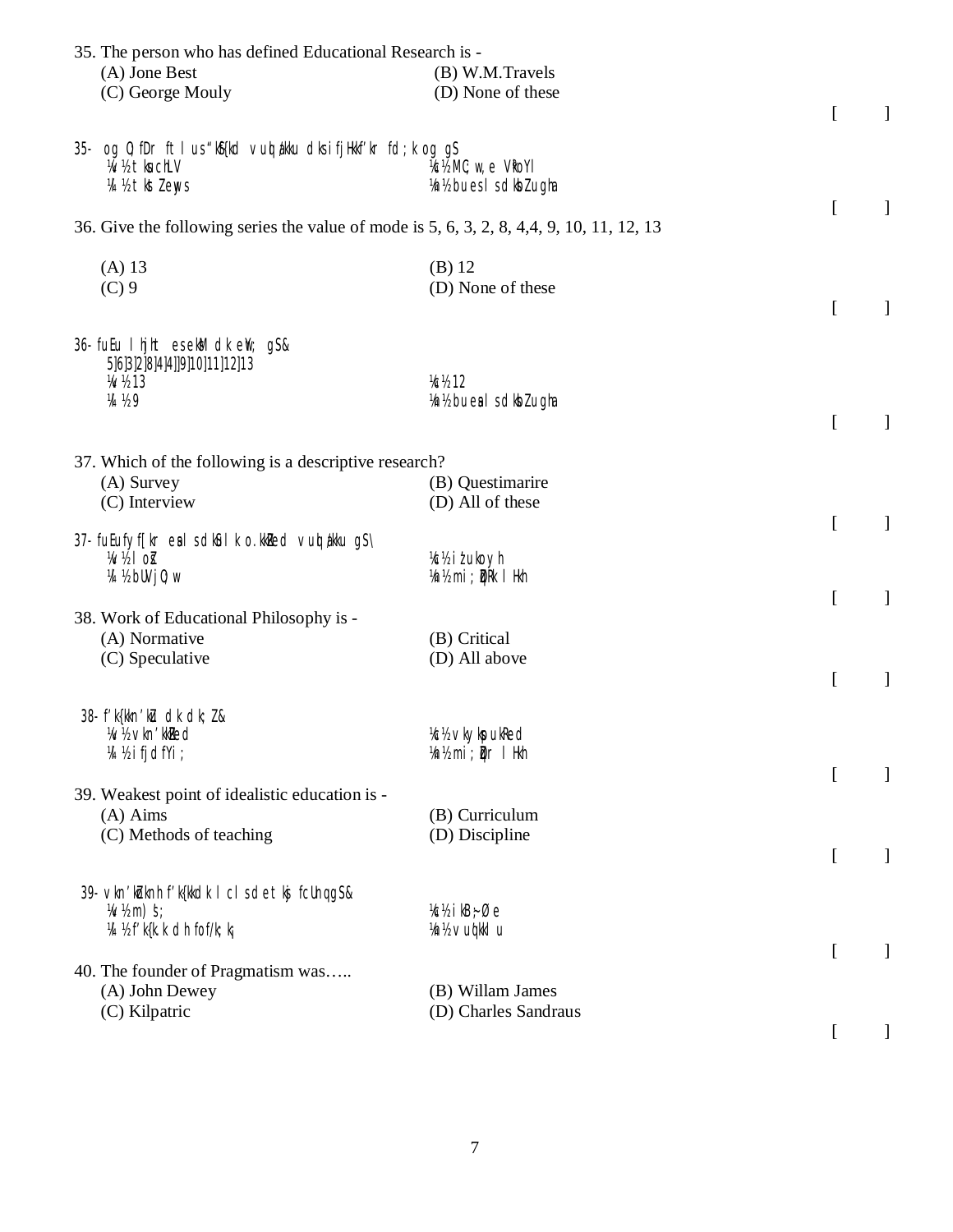40- iz kstuokn ds I LiFkkid &

| W/2 tku M; oh<br><b>M</b> <i>h</i> fdyi Wd                                                                                   | k fofy; etil<br>¼n½ pkÝl Z I MMjI                                                            |                  |              |
|------------------------------------------------------------------------------------------------------------------------------|----------------------------------------------------------------------------------------------|------------------|--------------|
| 41. Which is the compulsory element of learning?                                                                             |                                                                                              | $\left[ \right]$ | 1            |
| (A) Ability to read                                                                                                          | (B) Bright mind                                                                              |                  |              |
| (C) Tendency to know                                                                                                         | (D) None of these                                                                            |                  |              |
|                                                                                                                              |                                                                                              | $\overline{[}$   | ]            |
| 41- vf/kxe ds vko'; d rko&<br>Whi <us dh="" td="" {kerk<=""><td>kk rst efLr"d</td><td></td><td></td></us>                    | kk rst efLr"d                                                                                |                  |              |
| M 1/2 tkuus dh çofr                                                                                                          | Vn1/2 bues I s dkbl ugha                                                                     |                  |              |
|                                                                                                                              |                                                                                              | $\overline{a}$   | ]            |
|                                                                                                                              |                                                                                              |                  |              |
| 42. Who is the writer of History of human marrice book<br>$(A)$ Taylor                                                       | (B) Wester Mark                                                                              |                  |              |
| (C) Margan                                                                                                                   | (D) Kapdia                                                                                   |                  |              |
|                                                                                                                              |                                                                                              | $\overline{[}$   | ]            |
| 42. "History of human marrice book" dk y{kd dku g\$A                                                                         |                                                                                              |                  |              |
| Wh Vk; yj                                                                                                                    | Kch ot Vj ekdl                                                                               |                  |              |
| <b>14 ½ ekx1u</b>                                                                                                            | Vn½ di kfM+ k                                                                                | $\overline{[}$   |              |
| 43. Number of joint family in modern age of India is -                                                                       |                                                                                              |                  | 1            |
| (A) Increasing                                                                                                               | (B) Decreasing                                                                               |                  |              |
| (C) Neither decreasing nor increasing                                                                                        | (D) Normal                                                                                   |                  |              |
|                                                                                                                              |                                                                                              | $\overline{a}$   | $\mathbf{I}$ |
| 43. $\vee$ k/knfud; og eallkkjrh; la prifjokjka dh l $\xi$ ; k g $\delta$ &<br>$\frac{1}{2}$ W $\frac{1}{2}$ C < + j g h g & | ¼c½ de gksjghg\$A                                                                            |                  |              |
| 14 1/2 u rks c < + j gh g S ukgh ?kV j gh g S A                                                                              | Vn1/2   kekU;                                                                                |                  |              |
|                                                                                                                              |                                                                                              | [                | ]            |
|                                                                                                                              |                                                                                              |                  |              |
| 44. Who is the writer of "Modernizing effects of University Education"?<br>(A) Shyam Lal Sharma                              | (B) M.N. Shriniwas                                                                           |                  |              |
| $(C)$ S.C. Dave                                                                                                              | (D) A.R. Desai                                                                               |                  |              |
|                                                                                                                              |                                                                                              | <sub>[</sub>     | -1           |
| 44. "Modernizing effects of University Education" ds y{kd dku g \$\                                                          |                                                                                              |                  |              |
| $W$ 'z'; ke yky 'kekl<br>$M\$ /2, $I$ - $I$ $h$ nos                                                                          | Kc <sub>12</sub> , e-, u- Jh fuokl<br>$1/n!/2$ $\cdot$ $\vee$ kj $\cdot$ $\wedge$ $\vee$ kbl |                  |              |
|                                                                                                                              |                                                                                              | <sub>[</sub>     |              |
| 45. If the father and mother both are fair in color of any child, the child will be -                                        |                                                                                              |                  |              |
| $(A)$ Fair                                                                                                                   | (B) Black                                                                                    |                  |              |
| $(C)$ Any                                                                                                                    | (D) All above                                                                                |                  |              |
| 45 vxj fdlh cPpsdsfirk o ekrk dk jax xkjk g\$rk cPpk gkusk &                                                                 |                                                                                              | <sub>[</sub>     |              |
| ¼v½ xkjk                                                                                                                     | k: dkyk                                                                                      |                  |              |
| 14 1/2 clkb <sub>Z</sub> Hkh                                                                                                 | ¼n½ mi; ≹ai lHkh                                                                             |                  |              |
|                                                                                                                              |                                                                                              | $\left[ \right]$ |              |
| 46. Which rating scale is easy make !                                                                                        |                                                                                              |                  |              |
| (A) Thurstan<br>$(C)$ A and B                                                                                                | (B) Likart Scale<br>(D) None of these                                                        |                  |              |
|                                                                                                                              |                                                                                              |                  |              |
|                                                                                                                              |                                                                                              |                  |              |